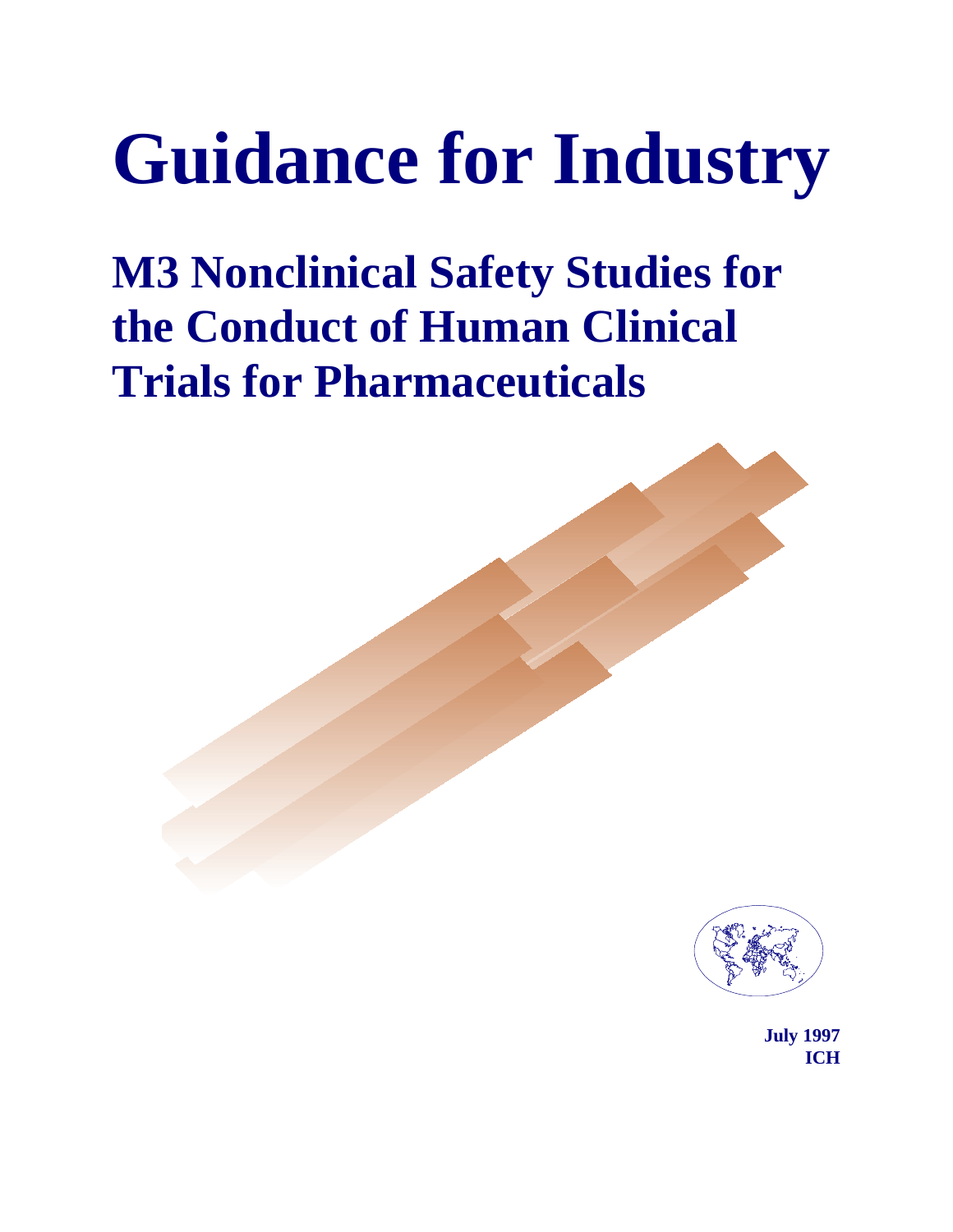# **Guidance for Industry**

## **M3 Nonclinical Safety Studies for the Conduct of Human Clinical Trials for Pharmaceuticals**

Additional copies are available from: the Drug Information Branch (HFD-210), Center for Drug Evaluation and Research (CDER), 5600 Fishers Lane, Rockville, MD 20857 (Tel) 301-827-4573 http://www.fda.gov/cder/guidance/index.htm

or

Office of Communication, Training, and Manufacturers Assistance (HFM-40) Center for Biologics Evaluation and Research (CBER) 1401 Rockville Pike, Rockville, MD 20852-1448, http://www.fda.gov/cber/guidelines.htm (Fax) 888-CBERFAX or 301-827-3844 (Voice Information) 800-835-4709 or 301-827-1800

> **U.S. Department of Health and Human Services Food and Drug Administration Center for Drug Evaluation and Research (CDER) Center for Biologics Evaluation and Research (CBER) July 1997 ICH**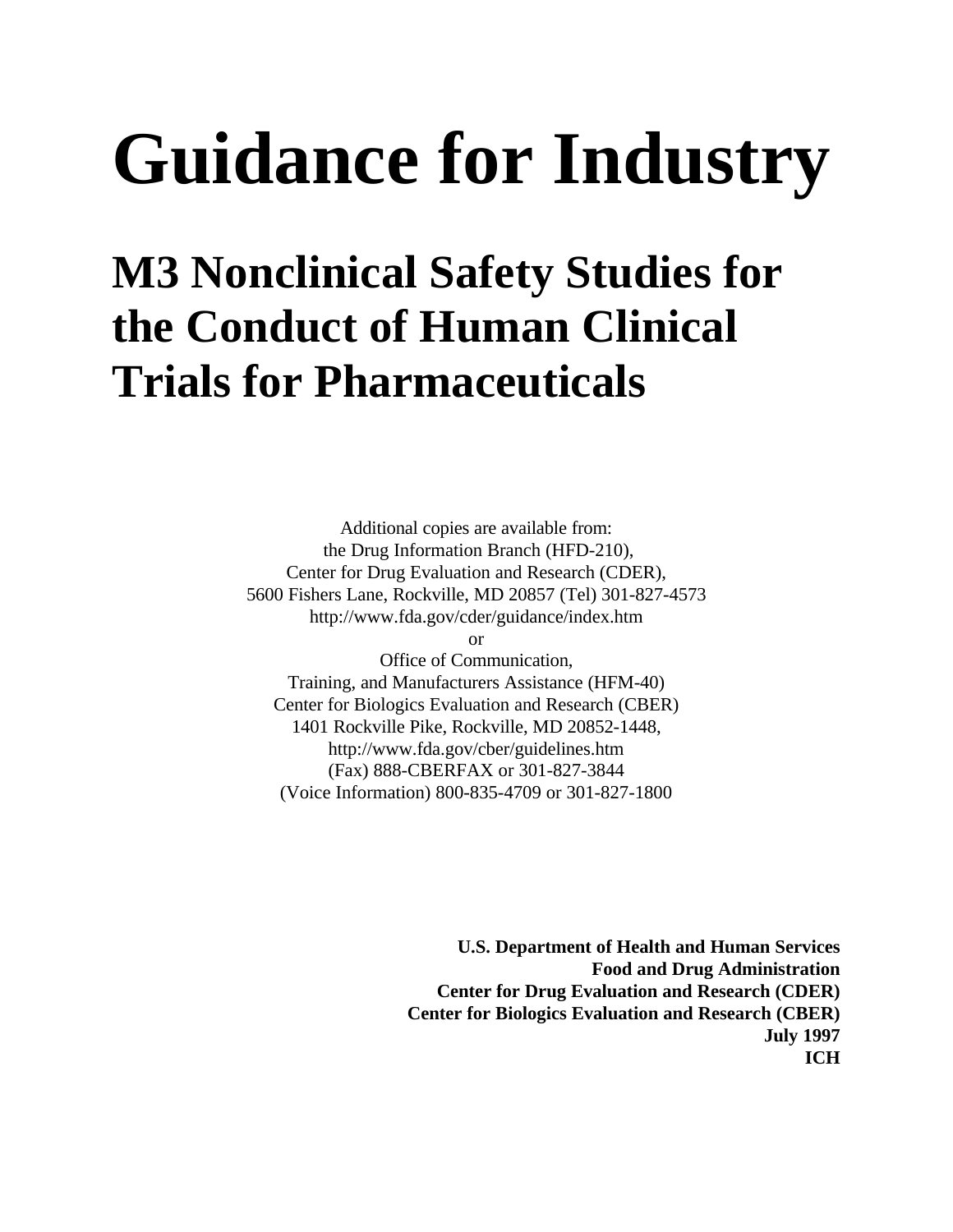#### **Table of Contents**

| I.    | A.<br><b>B.</b><br>$C$ .<br>D. |
|-------|--------------------------------|
| II.   |                                |
| III.  |                                |
| IV.   |                                |
| V.    | A.<br><b>B.</b>                |
| VI.   |                                |
| VII.  |                                |
| VIII. |                                |
| IX.   | A.<br><b>B.</b><br>C.<br>D.    |
| X.    |                                |
| XI.   |                                |
| XII.  |                                |
| XIII. |                                |
| XIV.  |                                |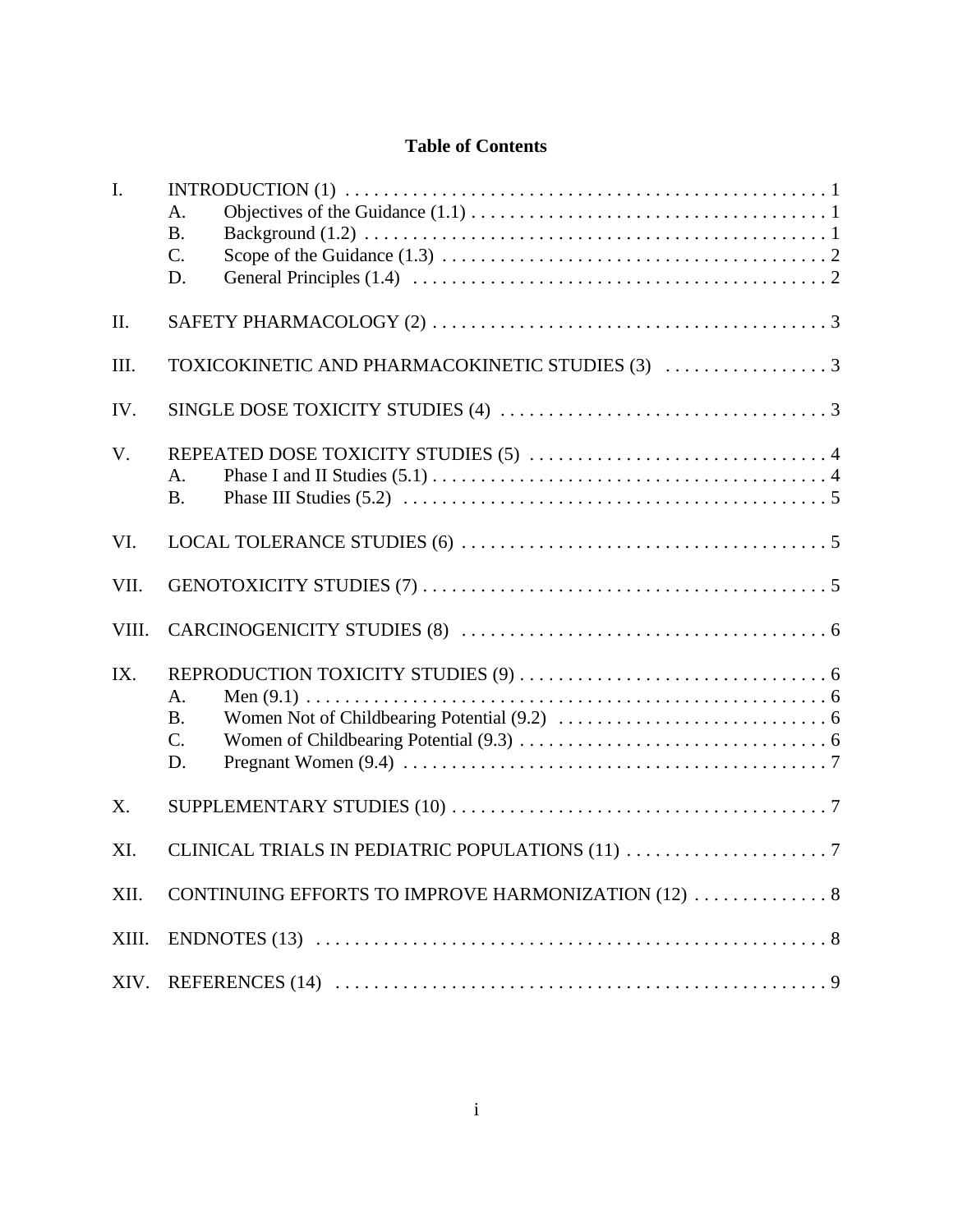### **GUIDANCE FOR INDUSTRY<sup>1</sup>**

### **M3 Nonclinical Safety Studies for the Conduct of Human Clinical Trials for Pharmaceuticals**

#### **I. INTRODUCTION (1)**

#### **A. Objectives of the Guidance (1.1)**

The purpose of this document is to recommend international standards for and to promote harmonization of the nonclinical safety studies needed to support human clinical trials of a given scope and duration.

Harmonization of the guidance for nonclinical safety studies will help to define the current recommendations and reduce the likelihood that substantial differences will exist between regions.

This guidance should facilitate the timely conduct of clinical trials and reduce the unnecessary use of animals and other resources. This should promote safe and ethical development and availability of new pharmaceuticals.

#### **B. Background (1.2)**

The recommendations for the extent of nonclinical safety studies to support the various stages of clinical development differ among the regions of Europe, the United States, and Japan. This raises the important question of whether there is scientific justification for these differences and whether it would be possible to develop a mutually acceptable guidance.

The present guidance represents the consensus that exists among the ICH regions regarding the scope and duration of nonclinical safety studies to support the conduct of human clinical trials for pharmaceuticals.

This guidance was developed within the Expert Working Group (Multidisciplinary (Safety/Efficacy)) of the <sup>1</sup> International Conference on Harmonisation of Technical Requirements for Registration of Pharmaceuticals for Human Use (ICH) and has been subject to consultation by the regulatory parties, in accordance with the ICH process. This document has been endorsed by the ICH Steering Committee at *Step 4* of the ICH process, July 1997. At *Step 4* of the process, the final draft is recommended for adoption to the regulatory bodies of the European Union, Japan and the United States. This guidance was published in the *Federal Register* on November 25, 1997 (62 FR 62922), and is applicable to drug and biological products. This guidance represents the Agency's current thinking on nonclinical safety studies for the conduct of human clinical trials for pharmaceuticals. It does not create or confer any rights for or on any person and does not operate to bind FDA or the public. An alternative approach may be used if such approach satisfies the requirements of the applicable statute, regulations, or both.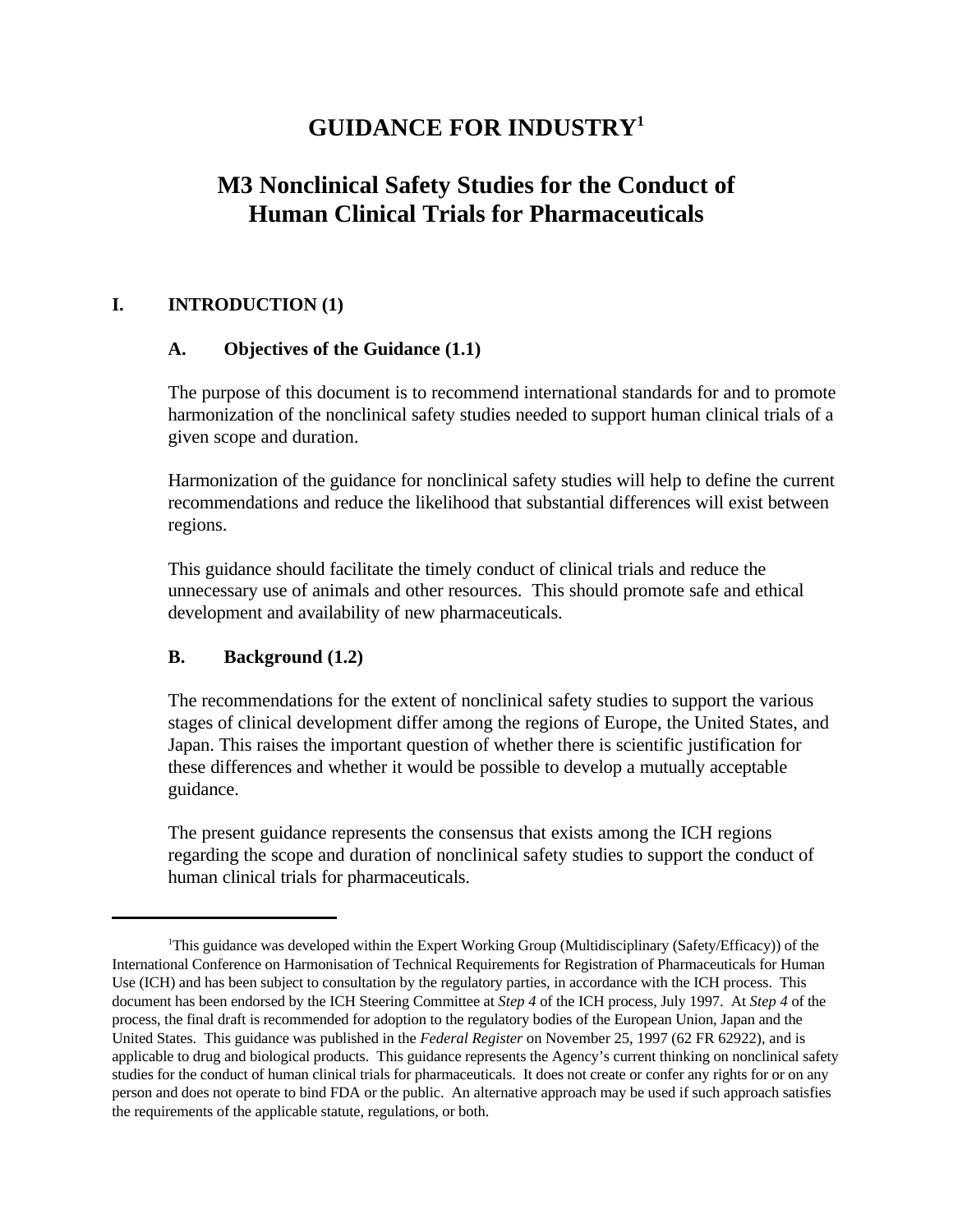#### **C. Scope of the Guidance (1.3)**

The nonclinical safety study recommendations for the marketing approval of a pharmaceutical usually include single and repeated dose toxicity studies, reproduction toxicity studies, genotoxicity studies, local tolerance studies, and for drugs that have special cause for concern or are intended for a long duration of use, an assessment of carcinogenic potential. Other nonclinical studies include pharmacology studies for safety assessment (safety pharmacology) and pharmacokinetic (absorption, distribution, metabolism, and excretion (ADME)) studies. These types of studies and their relation to the conduct of human clinical trials are presented in this guidance.

This guidance applies to the situations usually encountered during the conventional development of pharmaceuticals and should be viewed as providing general guidance for drug development. Animal safety studies and human clinical trials should be planned and designed to represent an approach that is scientifically and ethically appropriate for the pharmaceutical under development.

There have been marked changes in the kinds of therapeutic agents being developed (e.g., biotechnology-derived products), and the existing paradigms for safety evaluation may not always be appropriate or relevant. The safety evaluation in such cases should be considered on a case-by-case basis as described in the ICH guidance "Safety Studies in Biotechnological Products" (Ref. 1). Similarly, pharmaceuticals under development for indications in life-threatening or serious diseases without current effective therapy may also warrant a case-by-case approach to both the toxicological evaluation and clinical development to optimize and expedite drug development. In these cases, particular studies may be abbreviated, deferred, or omitted.

#### **D. General Principles (1.4)**

The development of a pharmaceutical is a stepwise process involving an evaluation of both the animal and human safety information. The goals of the nonclinical safety evaluation include: A characterization of toxic effects with respect to target organs, dose dependence, relationship to exposure, and potential reversibility. This information is important for the estimation of an initial safe starting dose for the human trials and the identification of parameters for clinical monitoring for potential adverse effects. The nonclinical safety studies, although limited at the beginning of clinical development, should be adequate to characterize potential toxic effects under the conditions of the supported clinical trial.

Human clinical trials are conducted to demonstrate the efficacy and safety of a pharmaceutical, starting with a relatively low exposure in a small number of subjects. This is followed by clinical trials in which exposure usually increases by dose, duration, and/or size of the exposed patient population. Clinical trials are extended based on the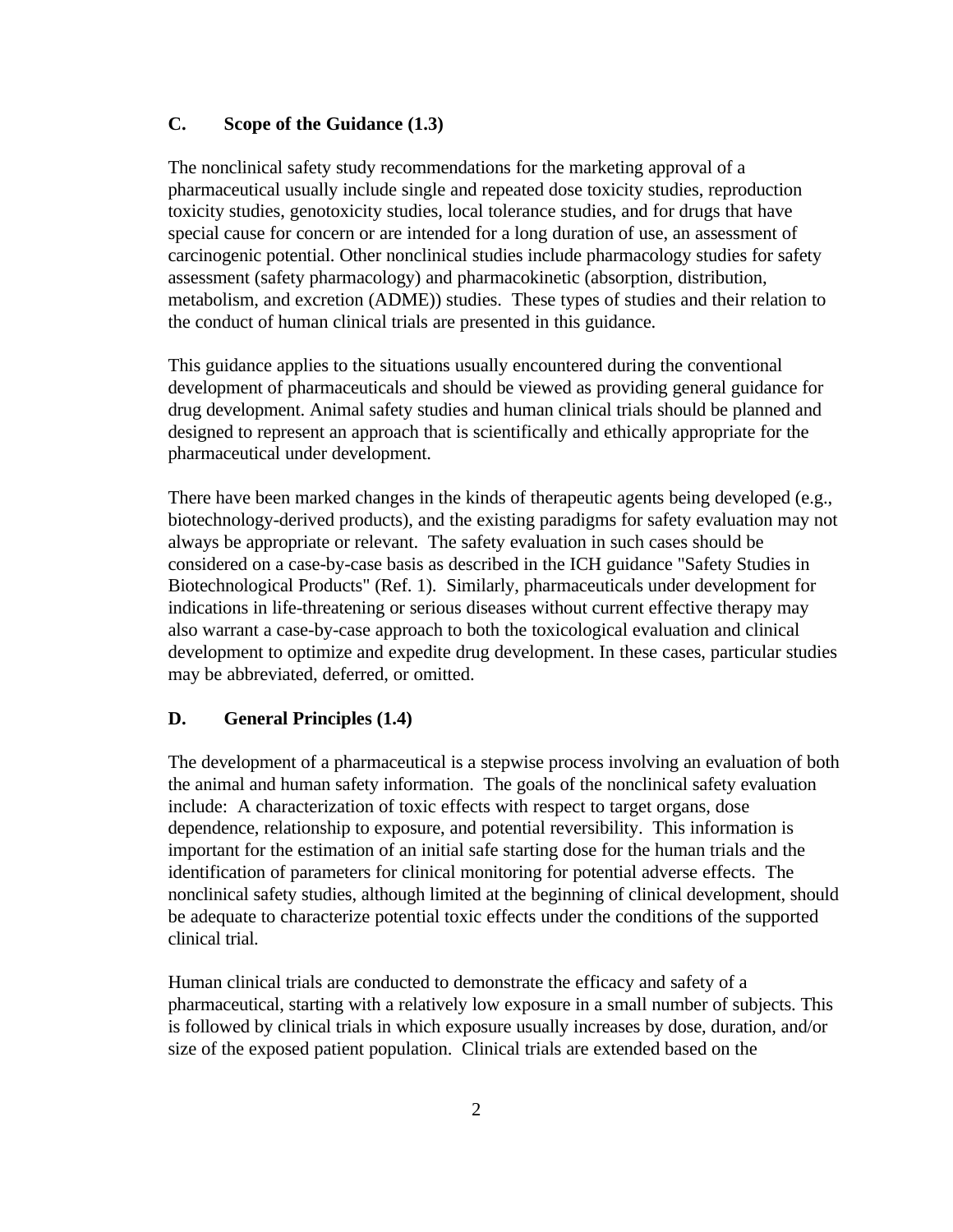demonstration of adequate safety in the previous clinical trial(s) as well as additional nonclinical safety information that is available as the clinical trials proceed. Serious adverse clinical or nonclinical findings may influence the continuation of clinical trials and/or suggest the need for additional nonclinical studies and a reevaluation of previous clinical adverse events to resolve the issue.

Clinical trials are conducted in phases for which different terminology has been utilized in the various regions. This document uses the terminology as defined in the ICH guidance "General Considerations for Clinical Trials" (Ref. 2). Clinical trials may be grouped by their purpose and objectives. The first human exposure studies are generally single dose studies, followed by dose escalation and short-term repeated dose studies to evaluate pharmacokinetic parameters and tolerance (Phase I studies — Human Pharmacology studies). These studies are often conducted in healthy volunteers but may also include patients. The next phase of trials consists of exploratory efficacy and safety studies in patients (Phase II studies — Therapeutic Exploratory studies). This is followed by confirmatory clinical trials for efficacy and safety in patient populations (Phase III studies — Therapeutic Confirmatory studies).

#### **II. SAFETY PHARMACOLOGY (2)**

Safety pharmacology includes the assessment of effects on vital functions, such as cardiovascular, central nervous, and respiratory systems, and these should be evaluated prior to human exposure. These evaluations may be conducted as additions to toxicity studies or as separate studies.

#### **III. TOXICOKINETIC AND PHARMACOKINETIC STUDIES (3)**

Exposure data in animals should be evaluated prior to human clinical trials (Ref. 3). Further information on ADME in animals should be made available to compare human and animal metabolic pathways. Appropriate information should usually be available by the time the Phase I (Human Pharmacology) studies have been completed.

#### **IV. SINGLE DOSE TOXICITY STUDIES (4)**

The single dose (acute) toxicity for a pharmaceutical should be evaluated in two mammalian species prior to the first human exposure (Note 1). A dose escalation study is considered an acceptable alternative to the single dose design.

#### **V. REPEATED DOSE TOXICITY STUDIES (5)**

The recommended duration of the repeated dose toxicity studies is usually related to the duration, therapeutic indication, and scale of the proposed clinical trial. In principle, the duration of the animal toxicity studies conducted in two mammalian species (one nonrodent) should be equal to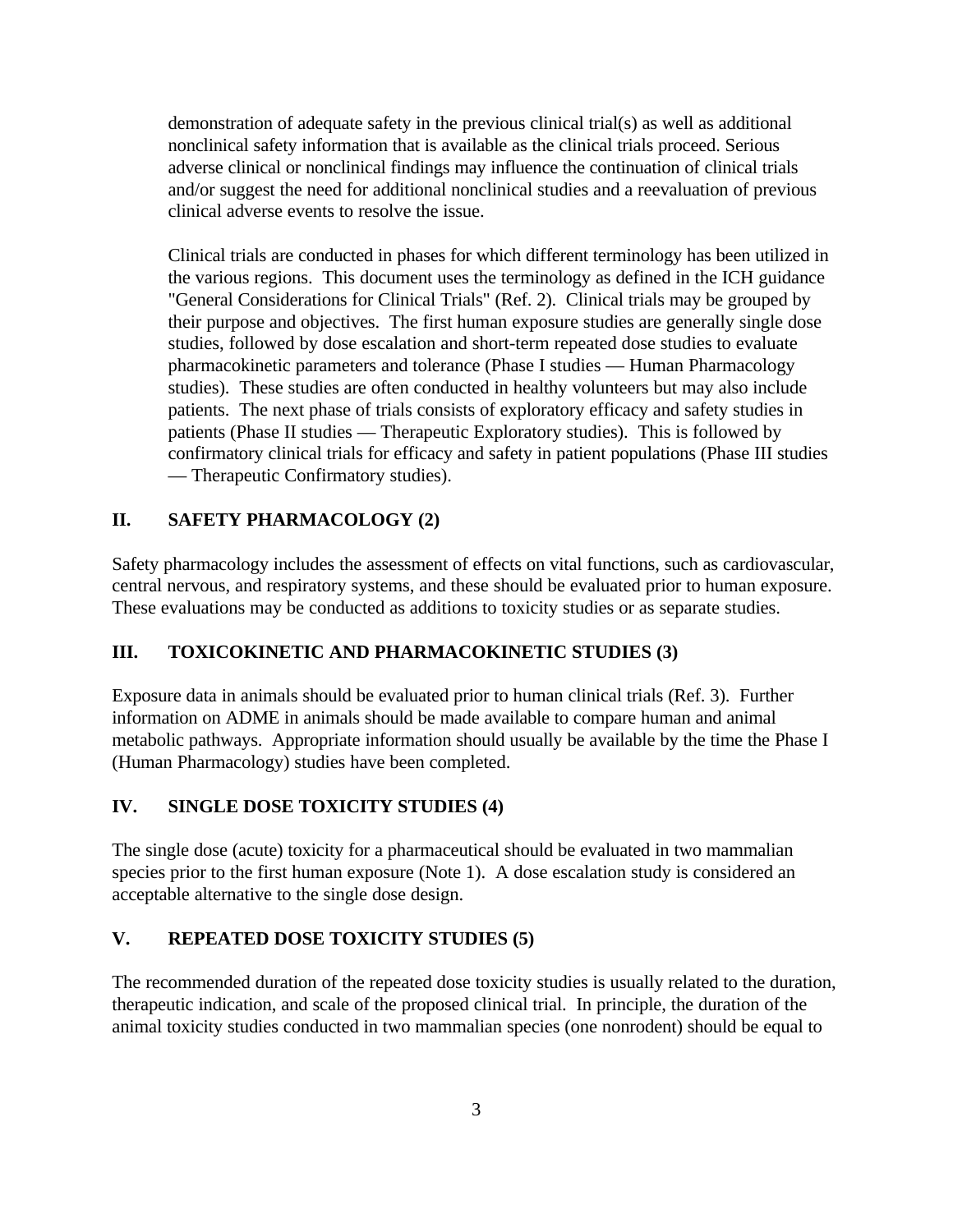or exceed the duration of the human clinical trials up to the maximum recommended duration of the repeated dose toxicity studies (Tables 1 and 2).

In certain circumstances, where significant therapeutic gain has been shown, trials may be extended beyond the duration of supportive repeated dose toxicity studies on a case-by-case basis.

#### **A. Phase I and II Studies (5.1)**

A repeated dose toxicity study in two species (one nonrodent) for a minimum duration of 2-4 weeks (Table 1) would support Phase I (Human Pharmacology) and Phase II (Therapeutic Exploratory) studies up to 2 weeks in duration. Beyond this, 1-, 3-, or 6 month toxicity studies would support these types of human clinical trials for up to 1, 3, or 6 months, respectively. Six-month rodent and chronic nonrodent studies (Ref. 11) would support clinical trials of longer duration than 6 months.

#### **Table 1.—Duration of Repeated Dose Toxicity Studies to Support Phase I and II Trials in the EU and Phase I, II, and III Trials in the United States and Japan<sup>1</sup>**

| <b>Duration of Clinical Trials</b> | <b>Minimum Duration of Repeated</b><br><b>Dose Toxicity Studies</b> |                         |
|------------------------------------|---------------------------------------------------------------------|-------------------------|
|                                    | <b>Rodents</b>                                                      | <b>Nonrodents</b>       |
| Single Dose                        | 2-4 Weeks <sup>2</sup>                                              | 2 Weeks                 |
| Up to 2 Weeks                      | 2-4 Weeks <sup>2</sup>                                              | 2 Weeks                 |
| Up to 1 Month                      | 1 Month                                                             | 1 Month                 |
| Up to 3 Months                     | 3 Months                                                            | 3 Months                |
| Up to 6 Months                     | 6 Months                                                            | $6$ Months <sup>3</sup> |
| $> 6$ Months                       | 6 Months                                                            | Chronic <sup>3</sup>    |

 $<sup>1</sup>$  In Japan, if there are no Phase II clinical trials of equivalent duration to the planned Phase III trials, conduct of longer</sup> duration toxicity studies should be considered as given in Table 2.

 $\frac{1}{2}$  In the EU and the United States, 2-week studies are the minimum duration. In Japan, 2-week nonrodent and 4-week rodent studies are needed (Also see Note 2). In the United States, as an alternative to 2-week studies, single dose toxicity studies with extended examinations can support single dose human trials (Ref. 4).

 $3$  See Ref. 11. Data from 6 months of administration in nonrodents should be available before the initiation of clinical trials longer than 3 months. Alternatively, if applicable, data from a 9-month nonrodent study should be available before the treatment duration exceeds that which is supported by the available toxicity studies.

#### **B. Phase III Studies (5.2)**

For the Phase III (Therapeutic Confirmatory) studies, the recommendations for the United States and Japan are the same as those in Table 1. In the EU, a 1-month toxicity study in two species (one nonrodent) would support clinical trials of up to 2 weeks duration (Table 2). Three-month toxicity studies would support clinical trials for up to 1 month duration, while 6-month toxicity studies in rodents and 3-month studies in nonrodents would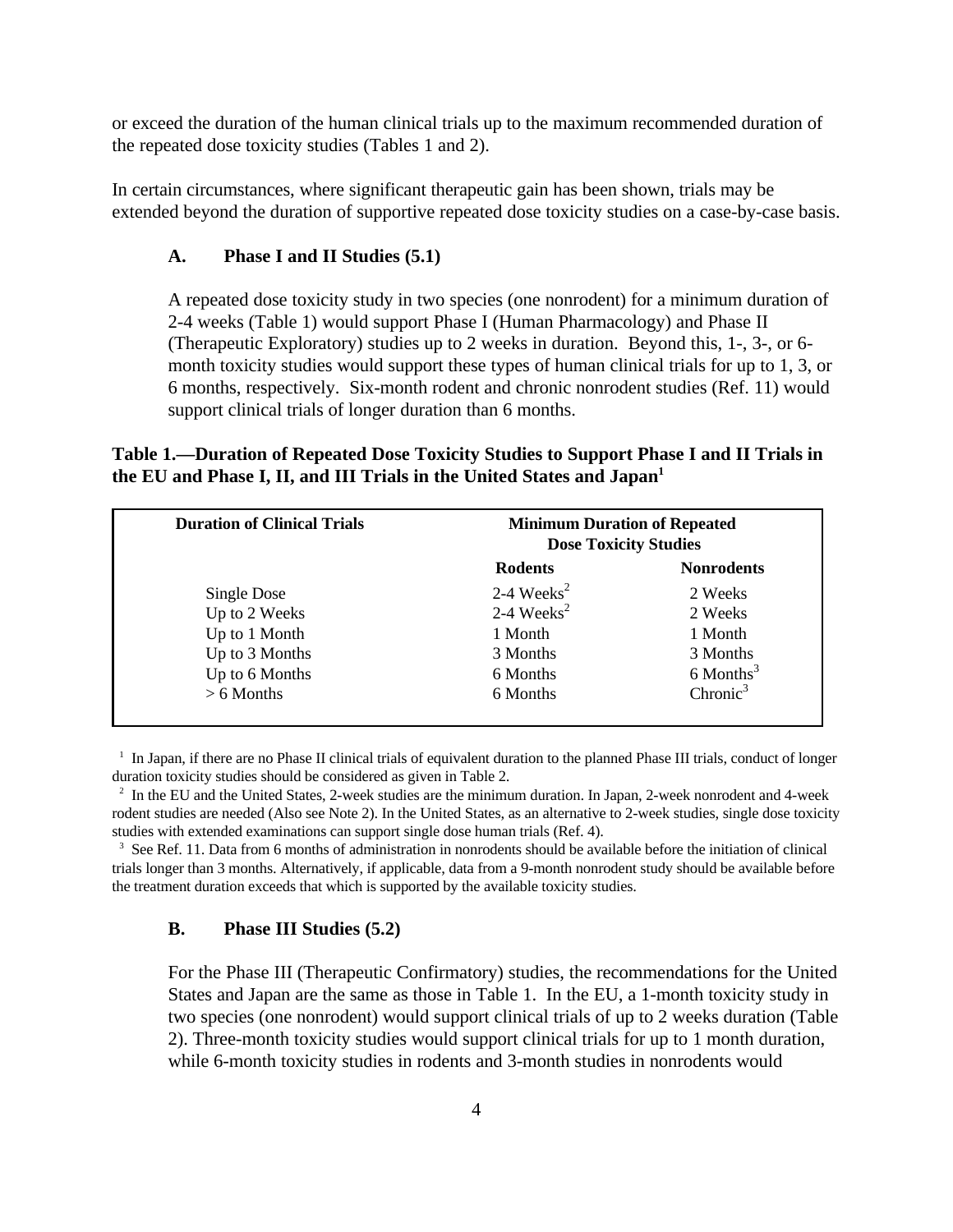support clinical trials of a duration up to 3 months. For longer term clinical trials, a 6 month study in rodents and a chronic study in nonrodents are recommended.

| Table 2.—Duration of Repeated Dose Toxicity Studies to Support Phase III Trials in the |  |  |
|----------------------------------------------------------------------------------------|--|--|
| EU and Marketing in All Regions <sup>1</sup>                                           |  |  |

| <b>Duration of Clinical Trials</b> | <b>Minimum Duration of Repeated</b><br><b>Dose Toxicity Studies</b> |                      |
|------------------------------------|---------------------------------------------------------------------|----------------------|
|                                    | <b>Rodents</b>                                                      | <b>Nonrodents</b>    |
| Up to 2 Weeks                      | 1 Month                                                             | 1 Month              |
| Up to 1 Month                      | 3 Months                                                            | 3 Months             |
| Up to 3 Months                     | 6 Months                                                            | 3 Months             |
| $>$ 3 Months                       | 6 Months                                                            | Chronic <sup>2</sup> |

 $<sup>1</sup>$  The above table also reflects the marketing recommendations in the three regions except that a chronic nonrodent</sup> study is recommended for clinical use > 1 month.

 $2$  See Ref. 11.

#### **VI. LOCAL TOLERANCE STUDIES (6)**

Local tolerance should be studied in animals using routes relevant to the proposed clinical administration. The evaluation of local tolerance should be performed prior to human exposure. The assessment of local tolerance may be part of other toxicity studies.

#### **VII. GENOTOXICITY STUDIES (7)**

Prior to first human exposure, in vitro tests for the evaluation of mutations and chromosomal damage are generally needed. If an equivocal or positive finding occurs, additional testing should be performed (Ref. 5).

The standard battery of tests for genotoxicity (Ref. 6) should be completed prior to the initiation of Phase II studies.

#### **VIII. CARCINOGENICITY STUDIES (8)**

Completed carcinogenicity studies are not usually needed in advance of the conduct of clinical trials unless there is cause for concern. Conditions relevant for carcinogenicity testing are discussed in the ICH document (Ref. 7).

For pharmaceuticals developed to treat certain serious diseases, carcinogenicity testing, if needed, may be concluded postapproval.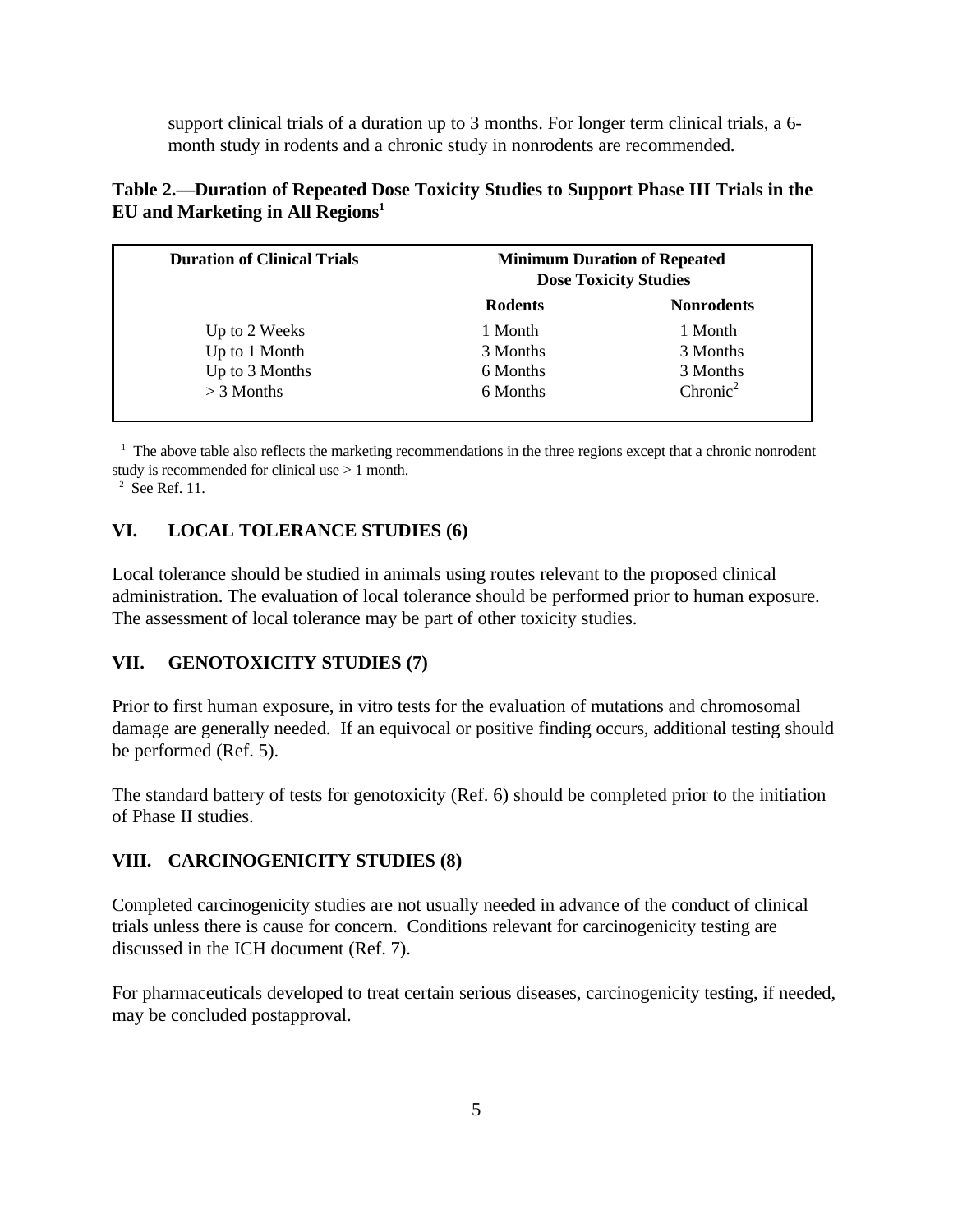#### **IX. REPRODUCTION TOXICITY STUDIES (9)**

Reproduction toxicity studies (Refs. 8 and 9) should be conducted as is appropriate for the population that is to be exposed.

#### **A. Men (9.1)**

Men may be included in Phase I and II trials prior to the conduct of the male fertility study since an evaluation of the male reproductive organs is performed in the repeated dose toxicity studies (Note 2).

A male fertility study should be completed prior to the initiation of Phase III trials (Refs. 8 and 9).

#### **B. Women Not of Childbearing Potential (9.2)**

Women not of childbearing potential (i.e., permanently sterilized, postmenopausal) may be included in clinical trials without reproduction toxicity studies provided the relevant repeated dose toxicity studies (which include an evaluation of the female reproductive organs) have been conducted.

#### **C. Women of Childbearing Potential (9.3)**

For women of childbearing potential there is a high level of concern for the unintentional exposure of an embryo/fetus before information is available concerning the potential benefits versus potential risks. There are currently regional differences in the timing of reproduction toxicity studies to support the inclusion of women of childbearing potential in clinical trials.

In Japan, assessment of female fertility and embryo-fetal development should be completed prior to the inclusion of women of childbearing potential using birth control in any type of clinical trial. In the EU, assessment of embryo-fetal development should be completed prior to Phase I trials in women of childbearing potential and female fertility studies prior to Phase III trials.

In the United States, women of childbearing potential may be included in early, carefully monitored studies without reproduction toxicity studies provided appropriate precautions are taken to minimize risk. These precautions include pregnancy testing (for example, based on the b-subunit of HCG), use of a highly effective method of birth control (Note 3), and entry after a confirmed menstrual period. Continued testing and monitoring during the trial should be sufficient to ensure compliance with the measures not to become pregnant during the period of drug exposure (which may exceed the length of study). To support this approach*,* informed consent should include any known pertinent information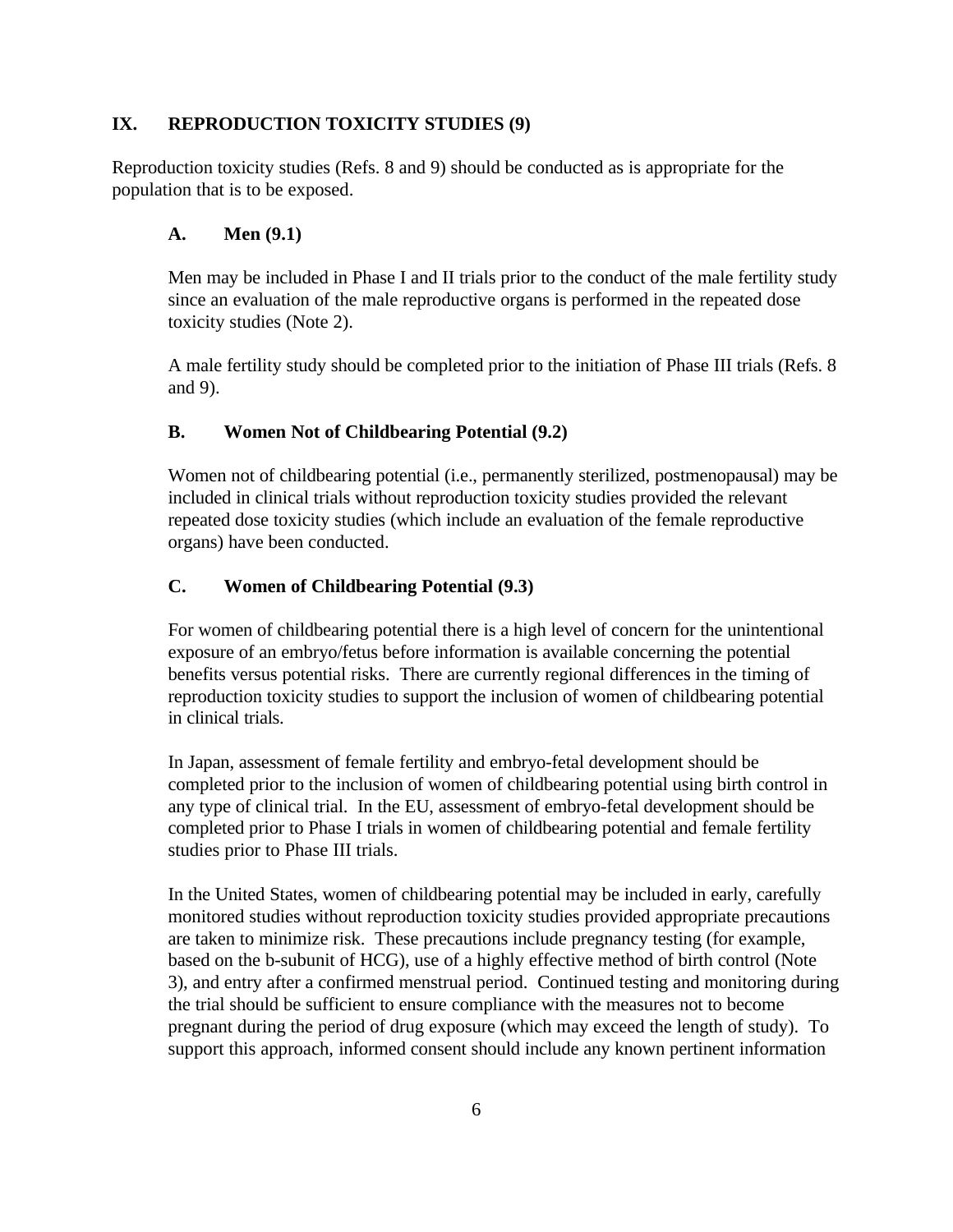related to reproductive toxicity, such as a general assessment of potential toxicity of pharmaceuticals with related structures or pharmacological effects. If no relevant information is available, the informed consent should clearly note the potential for risk.

In the United States, assessment of female fertility and embryo-fetal development should be completed before women of childbearing potential using birth control are enrolled in Phase III trials.

In the three regions, the pre- and postnatal development study should be submitted for marketing approval or earlier if there is cause for concern. For all regions, all female reproduction toxicity studies (Ref. 8) and the standard battery of genotoxicity tests (Ref. 6) should be completed prior to the inclusion, in any clinical trial, of women of childbearing potential not using highly effective birth control (Note 3) or whose pregnancy status is unknown.

#### **D. Pregnant Women (9.4)**

Prior to the inclusion of pregnant women in clinical trials, all the reproduction toxicity studies (Refs. 8 and 9) and the standard battery of genotoxicity tests (Ref. 6) should be conducted. In addition, safety data from previous human exposure are generally needed.

#### **X. SUPPLEMENTARY STUDIES (10)**

Additional nonclinical studies may be needed if previous nonclinical or clinical findings with the product or related products have indicated special safety concerns.

#### **XI. CLINICAL TRIALS IN PEDIATRIC POPULATIONS (11)**

When pediatric patients are included in clinical trials, safety data from previous adult human exposure would usually represent the most relevant information and should generally be available before pediatric clinical trials. The necessity for adult human data would be determined on a caseby-case basis.

In addition to appropriate repeated dose toxicity studies, all reproduction toxicity studies (Ref. 8) and the standard battery of genotoxicity tests (Ref. 6) should be available prior to the initiation of trials in pediatric populations. Juvenile animal studies should be considered on an individual basis when previous animal data and human safety data are insufficient.

The need for carcinogenicity testing should be addressed prior to long term exposure in pediatric clinical trials considering the length of treatment or cause for concern (Ref. 7).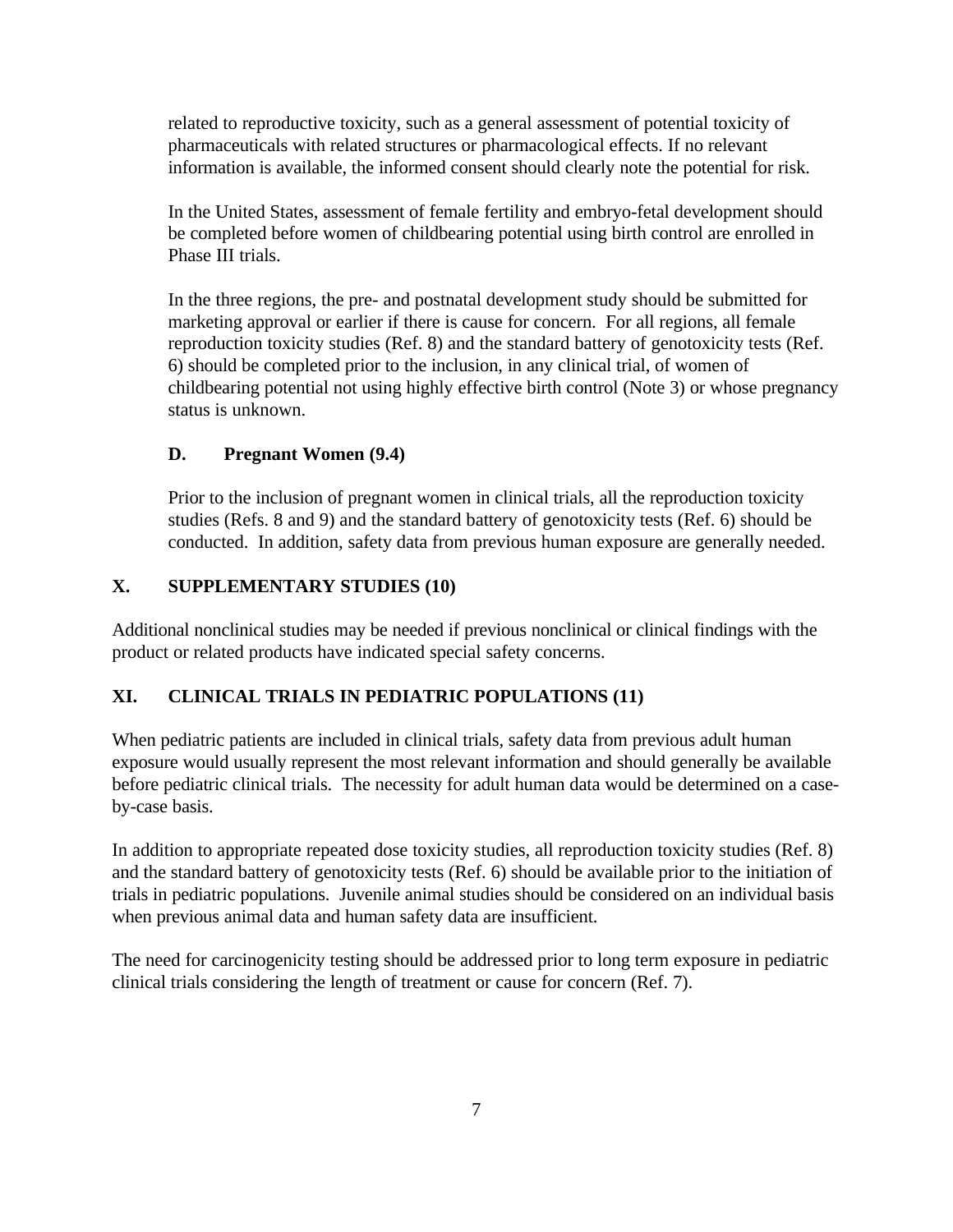#### **XII. CONTINUING EFFORTS TO IMPROVE HARMONIZATION (12)**

It is recognized that significant advances in harmonization of the timing of nonclinical safety studies for the conduct of human clinical trials for pharmaceuticals have already been achieved and are detailed in this guidance. However, differences remain in a few areas. These include toxicity studies to support first entry into man and the recommendations for reproduction toxicity studies for women of childbearing potential. Regulators and industry will continue to consider these differences and work towards further improving the drug development process.

#### **XIII. ENDNOTES (13)**

**Note 1** For the conduct of single dose toxicity studies, refer to the ICH-1 recommendations (Ref. 10) and the regional guidances.

**Note 2** There are currently regional differences for the minimum duration of repeated dose toxicity studies; 2 weeks in the EU and the United States, and 2 weeks nonrodent and 4 weeks rodent in Japan. In Japan, unlike the EU and the United States, the male fertility study has usually been conducted prior to the inclusion of men in clinical trials. However, an assessment of male fertility by careful histopathological examination in the rodent 4-week repeated dose toxicity study has been found to be more sensitive in detecting effects on male reproductive organs than fertility studies (Ref. 9), and is now recommended to be performed prior to the first clinical trial in Japan. In the EU and the United States, 2-week repeated dose studies are considered adequate for an overall assessment of the potential toxicity of a drug to support clinical trials for a short duration.

**Note 3** A highly effective method of birth control is defined as one that results in a low failure rate (i.e., less than 1 percent per year) when used consistently and correctly, such as implants, injectables, combined oral contraceptives, some intrauterine contraceptive devices (IUDs), sexual abstinence, or a vasectomized partner. For subjects using a hormonal contraceptive method, information regarding the product under evaluation and its potential effect on the contraceptive should be addressed.